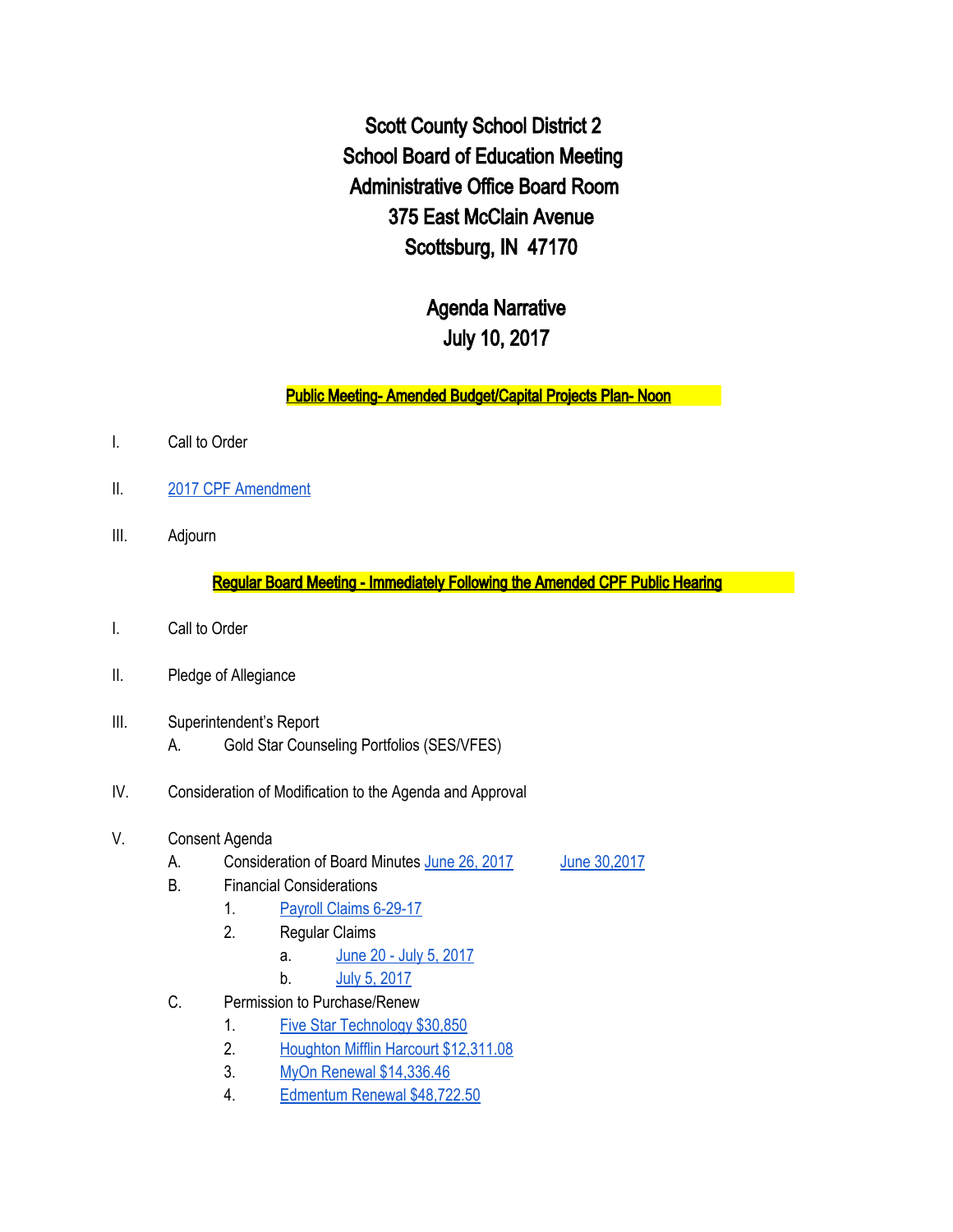## D. 2018 Budget [Calendar](https://drive.google.com/file/d/0BxXvxnGh3EX1cWZIV3ZNaGV0S1o2bjQzbUVYc3FpRmxiTlhF/view)

- E. Permission to Add Summer Stipend for Football and Cheerleading (\$1,000 each)
- F. Permission to Adopt \$5,000 Limit for Board Authorization
- G. Personnel Recommendations
	- 1. Resignation(s)
		- a. Tony Carter SMS [Wrestling](https://drive.google.com/file/d/0BxXvxnGh3EX1bjdBY19xVFlNd0JVYVQ5aHpueEU4TlFoQkdr/view) Coach
	- 2. Certified Recommendation(s)
		- a. SHS Math Teacher
	- 3. Non-Certified Recommendation(s)
		- a. [Amber](https://drive.google.com/file/d/0BxXvxnGh3EX1OU9OaXdZRDNOUzlkbEFoYlE1RXNRR3dBYkFV/view) Smith JES 5.75 Hour Duty Aide
		- b. Donald [Righthouse](https://drive.google.com/file/d/0BxXvxnGh3EX1SFdQU01yQ0dFY1hmYVdjdDFZd2R5dmZ3SUZr/view) JES 5.5 Hour Custodian
	- 4. ECA Recommendation(s)
		- a. **B. J. Best Elementary Athletics [Coordinator](https://drive.google.com/file/d/0BxXvxnGh3EX1UWFiOFRQRFFHclMxcHV6NGxVdjBaQWVKTE1N/view)**
		- b. Valerie [Seefeld](https://drive.google.com/file/d/0BxXvxnGh3EX1RzBrUVlQN25QVUVVXzVFVmtMc0FEM0pTaXNn/view) SMS Girls' Soccer Coach
		- c. John Gricius SMS Boys' Soccer [Co-Coach](https://drive.google.com/file/d/0BxXvxnGh3EX1MmZUeWxkX21rRG4xM29rczRPWGZoNldGX3Fr/view)
		- d. Brent Jameson- Varsity [Basketball](https://drive.google.com/file/d/0BxXvxnGh3EX1Vy10QXhWUUFVU0RyLW4yWHd0YlppSlJ0UF9z/view) Contract Extension through 2018-19
		- e. **Donna [Cheatham-](https://drive.google.com/file/d/0BxXvxnGh3EX1VklmMy1VWXN0cGhHLVZBVmpubVdROEpUaUVv/view) Varsity Basketball Contract Extension through 2018-19**
	- 5. Field Trip Request(s)
		- a. SHS Cheer Team U. K. Cheer Camp, [Lexington,](https://drive.google.com/file/d/0BxXvxnGh3EX1OHQxbXFfNzQ4N0p2U0lQREdvVndDVFA3b0VR/view) KY, July 15-18
	- 6. [Permission](https://docs.google.com/document/d/1WiJg3rPq_pxcnCfpijWZHOrD_uSek4eFsrPXJxUm_8o/edit) to Post
		- a. SMS Wrestling Coach
- VI. Permission to Accept/Award Quotes
	- A. Johnson Elementary School Mulch
		- 1. Bear [Hollow](https://drive.google.com/file/d/0BxXvxnGh3EX1N0dLZWpYTng0YnRja081cmFDMEozaWVHdm1r/view) Mulch
		- 2. [McCarty](https://drive.google.com/file/d/0BxXvxnGh3EX1SGZpNmNLSW9icTNtTTVxZ1BLMzdWVmpJN3Rz/view) Mulch & Stone
		- 3. Earth First [Mulch](https://drive.google.com/file/d/0BxXvxnGh3EX1NGhUc1pYUEE2UTJxbm55MVhCY3Zaa1V0MHA4/view)
	- B. Scottsburg Elementary School Mulch
		- 1. Bear [Hollow](https://drive.google.com/file/d/0BxXvxnGh3EX1UG10XzNUMUJ4YXNvRE5FVllUN25Yd3FLNElF/view) Mulch
		- 2. [McCarty](https://drive.google.com/file/d/0BxXvxnGh3EX1azZCa0pYOVE2WGFvdTUzb2hDelVoRUpoWDlZ/view) Mulch & Stone
		- 3. Earth First [Mulch](https://drive.google.com/file/d/0BxXvxnGh3EX1NTdESW43SnJxOW45dUo3blpoNnpSNzJFRXE0/view)
- VII. Policy
	- A. Presentation of Existing Policy & Discussion regarding Board-Staff Communications and Background Checks:
		- 1. Policy 3121- [Revised](https://docs.google.com/a/scsd2.k12.in.us/document/d/1C1vueb1ScC8KDX41XkweYiLbdfiGCLwUAIyHjpuA_2Q/edit?usp=sharing)
		- 2. Policy 4121- [Revised](https://docs.google.com/a/scsd2.k12.in.us/document/d/1O0pDrNqmfbc7G3vL3UcWln7dqLLKsLcgzzRIlaQiLSs/edit?usp=sharing)
		- 3. Policy 1521- [Revised](https://docs.google.com/a/scsd2.k12.in.us/document/d/1KpZlEDCqLsvgd7UpF7gFN8m9PhUefw3Ws7kPlbpNYvw/edit?usp=sharing)
		- 4. Policy 4112- [Revised](https://docs.google.com/a/scsd2.k12.in.us/document/d/1XROVVrUxKZmPsNeQV1lGRApRnKfHKqMFsal53Sm6RbY/edit?usp=sharing)
		- 5. Policy 3112- [Revised](https://docs.google.com/a/scsd2.k12.in.us/document/d/1OO7F6dGTbhtID94RsYVOwjKXzPSiSd1bTbmgQBDbDP0/edit?usp=sharing)
	- B. Athletic Handbook Revisions First Reading
		- 1. Social Media Guidelines and Contract for [Student-Athletes](https://drive.google.com/file/d/0BxXvxnGh3EX1YklrWnpqVUc1WUMtWk1URnBYT3VOSDQzSFEw/view)
		- 2. Chemical [Abuse/Criminal](https://drive.google.com/file/d/0BxXvxnGh3EX1aDRLWTdOV1pNajVhUFlFSnYzZEhtdUFoMVRF/view) Activity Policy (Old [Policy\)](https://drive.google.com/file/d/0BxXvxnGh3EX1cVlkalNKaFQ0U1FQS1dvSm42aEJDN0thUDVB/view)